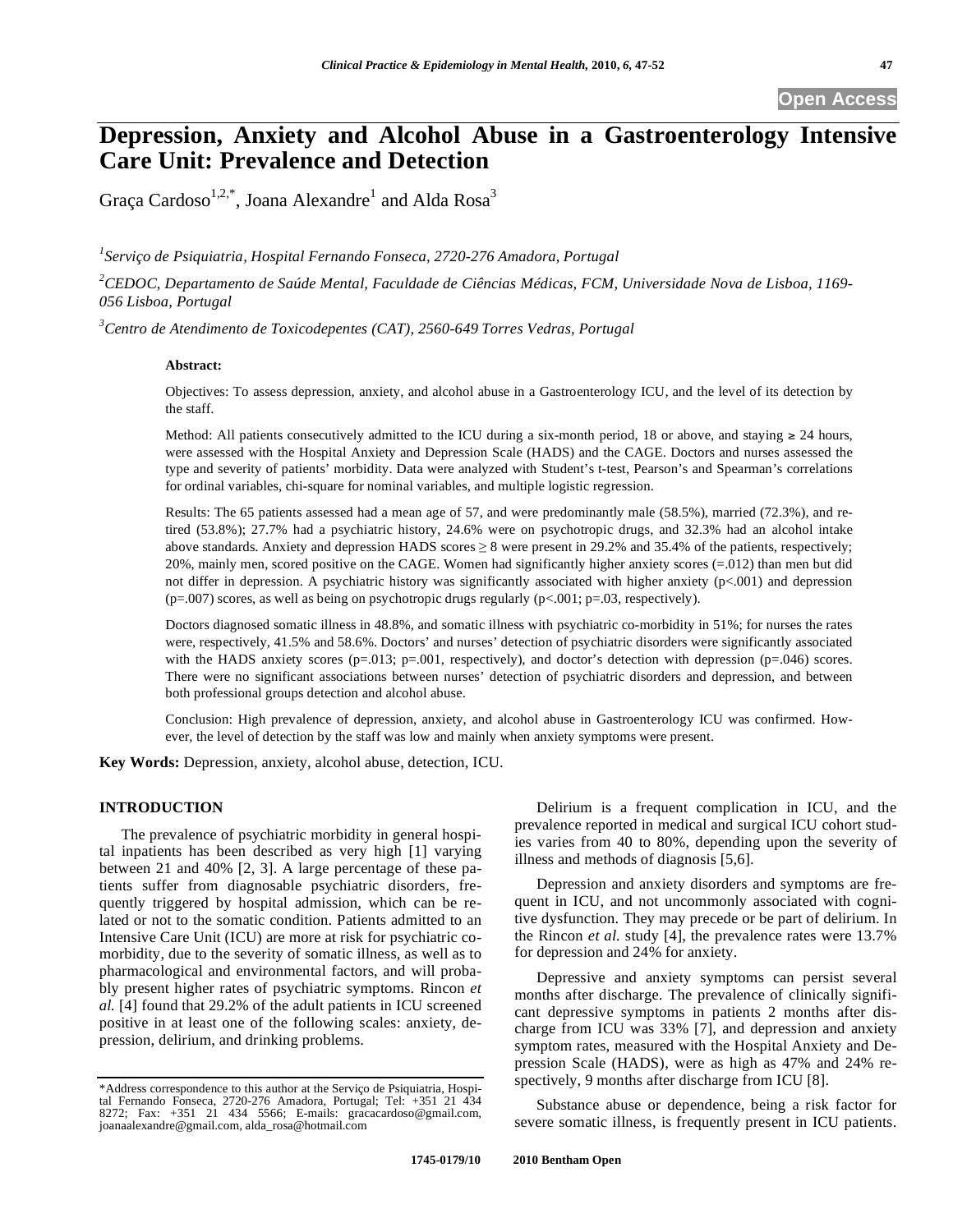Alcohol consumption increases the risk of intensive care admission and of hospital death in men [9], and is directly related to the admission in 21 to 28% of ICU patients [10,11,12]. Drinking problems have been reported in 37.9% of ICU patients [4], and alcohol-related conditions described in 44 to 51% of gastroenterology inpatients [13,14]. This could point to a higher prevalence rate of alcohol abuse in gastroenterology ICUs compared to general ICUs, that has not been addressed in previous studies. On the other hand, in general ICUs there is great variety of severe somatic illnesses, with respiratory, cardiovascular, traumatic conditions, and suicide attempts, while in a gastroenterology ICU there is a more homogeneous somatically ill population.

Despite the high rates of psychiatric co-morbidity, less than 5% of general hospital inpatients are referred to psychiatry [3]. Since the presence of psychiatric morbidity is associated with worse prognosis and increased mortality in patients with somatic illness, [15, 16] there is a great need to promote and improve the level of detection by general hospital staff.

To our knowledge, there are no published studies on assessment of depression, anxiety and alcohol abuse prevalence rates and detection in gastroenterology intensive care units. The current study had two main hypotheses: 1) the rates of psychiatric morbidity in a gastroenterology ICU differ from those in general ICUs; 2) the levels of detection by doctors and nurses in this setting are low to moderate.

## **AIMS**

The objectives of this study were to assess the level of depressive and anxiety symptoms, and of alcohol abuse in patients admitted to a gastroenterology intensive care unit, and to establish the level of detection of psychiatric morbidity by ICU doctors and nurses.

### **METHODS**

#### **Sample**

All the patients consecutively admitted to the Gastroenterology Intensive Care Unit (GE ICU) of Hospital Santa Maria, a university general hospital in Lisbon, between February and July 1995, and with no cognitive impairment of sufficient severity to preclude a standardized assessment, were included in the study. Length of ICU stay shorter than 24 hours and being under 18 years of age were considered exclusion criteria.

# **Description of the Unit**

The unit is part of the Gastroenterology Department, and only admits patients with severe gastroenterological conditions. It consists of a large room with ten beds, separated by curtains, and of a smaller room with 2 beds for patients with more severe conditions.

# **Procedures**

The patients were interviewed during the first 72 hours of admission to the unit by one of the authors (A.R.), and assessed with the HADS [17], a self-report Likert scale that includes two subscales, for depressive and anxiety symptoms, with 7 questions each, rating from 0 to 3, and a total score range between 0 and 21, a higher score being more symptomatic. A cut off of 8 in any of the subscales was used in the study.

The patients were also assessed with the CAGE [18], a self-report 4 question yes/no scale aimed at assessing alcohol dependence, and positive when at least one question is answered yes.

The following variables were collected during hospital stay: age, gender, marital and professional status, level of education, living situation, somatic diagnoses, psychiatric history, being on psychotropic drugs, level of alcohol intake, number of days in the unit, and type of discharge. The patients were considered to have an alcohol intake above standard levels if it was at least 80g per day for males, and 40g per day for females. Psychological distress was operationalised as a total score of the HADS equal or above 16 (the sum of the subscales cut-off).

Doctors and nurses of the GE ICU were asked to fill a questionnaire aimed at assessing their patients as being somatic only, somatic with psychiatric morbidity, or psychiatric with somatic comorbity and the condition severity in a linear scale from 1 to 5, in which 1 represented minimum and 5 highest possible severity. They were also asked to formulate a diagnosis of the psychiatric morbidity, when present.

The study was submitted to the Hospital Santa Maria Ethics and Research Committee, and was approved without restrictions. All the patients gave their oral informed consent after reading the study description, and having their questions answered.

Statistical analysis was performed using the program SPSS, version 14. The sample's characteristics were described with descriptive measures such as mean, standard deviation, percentages and range. Student's t-test and, when appropriate, Mann-Whitney test were used for quantitative variables, and Spearman and Pearson's correlations for ordinal variables. Chi-square and Fisher's exact test (whenever chi-square assumptions were not met) were calculated for nominal variables. To assess the effect of past variables on current psychological distress and its detection by physicians and nurses, multiple logistic regression was carried out.

# **Results**

During the inclusion period, 168 consecutive patients were admitted to the GE ICU, of which 68 were excluded on the grounds of staying in the unit less than 24 hours (n=67), and being under 18 (n=1). Seventeen patients could not be interviewed during the first 72 hours, and further 17 patients could not be assessed due to severe cognitive impairment during the first 72 hours of admission.

The group of 65 patients that met the inclusion criteria and were assessed with the HADS and the CAGE (as shown on Table **1**) had a mean age of 57 years, and the majority were men (59%), married (72%), retired (54%), living with their family (89%), and with less than 4 years of education (51%). Most of the patients (72%) had never been treated for emotional problems, and were not currently taking psychotropic drugs (75%). The main reason for admission was gastrointestinal bleeding in 39 patients  $(60\%) - 38.5\%$  of the total sample due to peptic ulcer and 21.5% to esophageal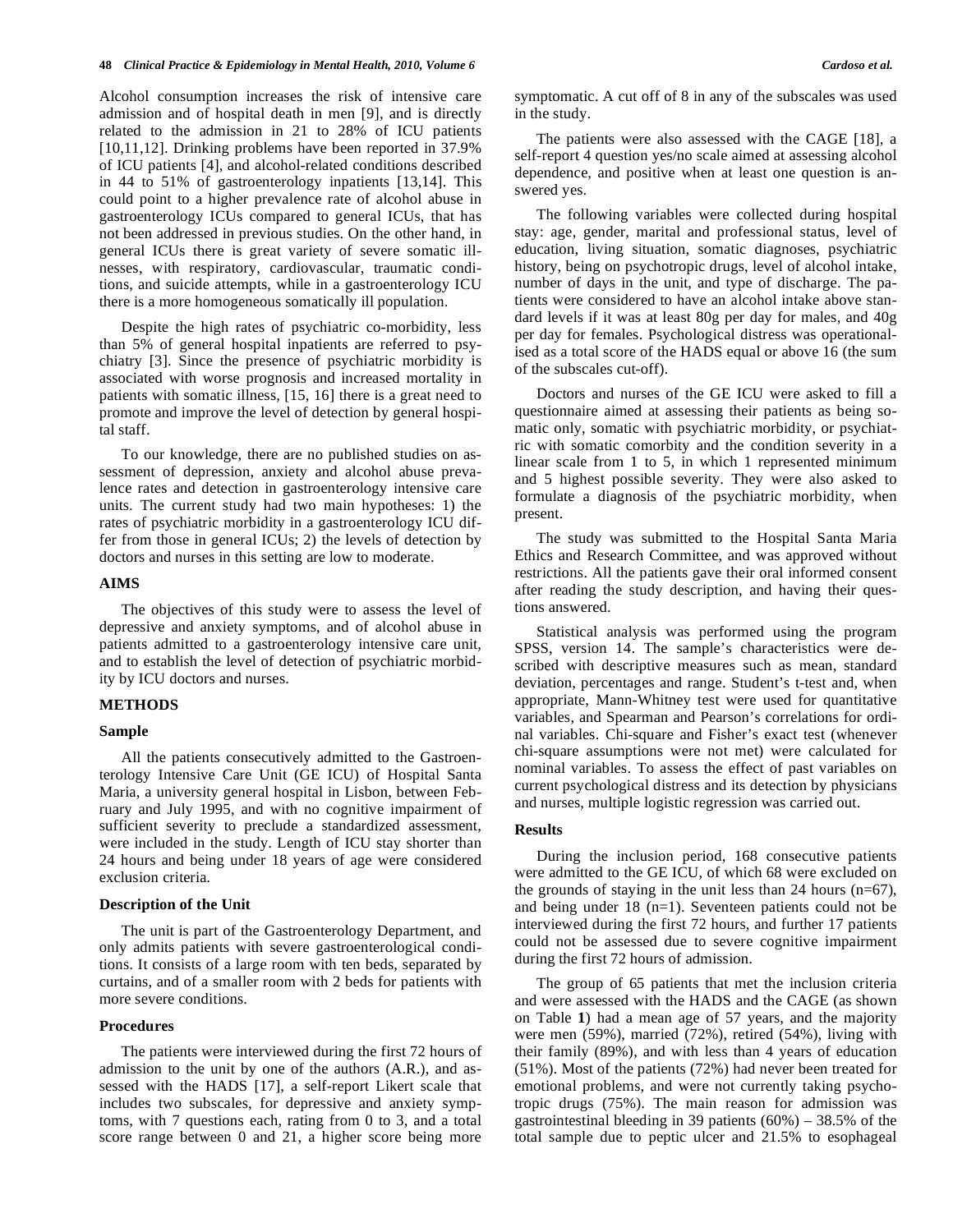| Age yrs, x±sd [range]                         | $57.2 \pm 15.8$ (20-92) |
|-----------------------------------------------|-------------------------|
| Gender (%)                                    |                         |
| Male                                          | 38 (58.5)               |
| Female                                        | 27 (41.5)               |
| Marital status (%)                            |                         |
| Married                                       | 47 (72.3)               |
| Single                                        | 8 (12.3)                |
| Widower                                       | 7(10.8)                 |
| Divorced/separated                            | 3(4.6)                  |
| Professional status (%)                       | 35 (24.5)               |
| Retired                                       | 35 (53.9)               |
| Active                                        | 26(40.0)                |
| Unemployed                                    | 3(4.6)                  |
| On sick leave                                 | 1(1.5)                  |
| Education (%)                                 |                         |
| Illiterate                                    | 17(26.2)                |
| No formal education                           | 16(24.5)                |
| Basic education                               | 25 (38.5)               |
| High school                                   | 4(6.2)                  |
| College                                       | 3(4.6)                  |
| Living conditions (%)                         |                         |
| With family                                   | 58 (89.2)               |
| Alone                                         | 6(9.3)                  |
| Other                                         | 1(1.5)                  |
| Main reason for admission (%)                 |                         |
| Gastrointestinal bleeding                     | 39 (60.0)               |
| Pancreatitis                                  | 14 (21.5)               |
| Other                                         | 12 (18.5)               |
| Alcohol intake above standards (%)            | 21 (32.3)               |
| Psychiatric history (%)                       | 18 (27.7)               |
| On psychotropic drugs (%)                     | 16(24.6)                |
| Length of ICU stay (days), $x \pm sd$ [range] | $7.2+4.0$ [3-24]        |
| Outcome (%)                                   |                         |
| Transferred to medical ward                   | 35 (53.8)               |
| Death                                         | 2(3.1)                  |
| Other                                         | 28 (43.1)               |

**Table 1. Demographic and Clinical Characteristics of the Sample (n=65)**

varices - followed by pancreatitis (21.5%). The mean length of stay in the unit was 7 days, and more than half of the patients were transferred to a medical ward (54%), while 3% died while in Intensive Care.

The CAGE and HADS scores are shown on Table **2**. Thirteen patients (20%) were considered positive with the CAGE. The HADS mean anxiety score was 6.2±4.0, and the mean depression score was 6.2±4.8. Nineteen patients (29.2%) had a score above the cut off ( $\geq$  8) in the HADS anxiety subscale, and 23 (35.4%) in the depression subscale.

| Table 2. Assessment with the Hospital Anxiety and Depression |  |  |  |
|--------------------------------------------------------------|--|--|--|
| Scale and the CAGE $(n=65)$                                  |  |  |  |

| $CAGE - n$ (%)                       |           |
|--------------------------------------|-----------|
| Negative (scoring 0)                 | 52 (80)   |
| Positive (scoring at least 1)        | 13 (20)   |
| HADS – Depression, mean (sd)         | 6.2(4.8)  |
| $HADS - Depression \ge 8$ , n $(\%)$ | 23(35.4)  |
| $HADS - Anxiety, mean (sd)$          | 6.2(4.0)  |
| HADS – Anxiety $\geq 8$ , n (%)      | 19 (29.2) |

Tables **3** to **5** show the relationship between demographic and clinical variables and the scales' scores, as well as between the HADS and the CAGE scores, using Student´s ttest, chi-square, Fisher's exact test and Pearson's correlation.

Women had significantly higher mean anxiety scores on the HADS than men  $(7.7 \text{ vs. } 5.2, \text{ p} = .012)$ , but the two genders did not differ on the HADS mean depression scores. Higher anxiety and depression scores on the HADS were significantly associated with past psychiatric history (10.0 vs. 4.7, p< .001 for anxiety; 9.6 vs. 5.1, p< .001 for depression), and use of psychotropic drugs (8.7 vs. 5.2, p= .007 for anxiety; 8.4 vs. 5.5, p= .030 for depression). Alcohol intake above standard was significantly associated with higher depression scores  $(8.6 \text{ vs. } 5.1, \text{ p} = .005)$ , but not with anxiety scores. A significant positive correlation between anxiety and depression scores on the HADS (Pearson's= .582;  $p$  < .001) was found. Depression or anxiety HADS scores were not significantly correlated with being CAGE positive.

Multiple logistic regression, considering psychological distress (HADS total score at least 16) as dependent variable and having as main independent variables the use of psychotropic drugs and psychiatric history, showed that the main variable, current use of psychotropic medication, had an Odds Ratio (OR) of 2.3 (95% Confidence Interval (CI): 0.33 – 16.43; p=.398) but no statistical effect on psychological distress, while psychiatric history obtained an OR of 7.4 (95% CI: 1.14 - 47.55; p=.036) and a significant effect on psychological distress.

There was a statistically significant correlation between the CAGE scores and gender, with 31.6% of men rating positive vs. 3.7% of women, p= .01. On the other hand, 52.4% of the inpatients scoring positive on the CAGE had an alcohol intake above standard vs. 4.5% of those with consumption below standard  $(p< .001)$ . The sensitivity and specificity of the CAGE test for the detection of alcohol intake above 80g for men and 40 g for women in this sample were 52% and 95%, respectively.

## **Detection of Psychiatric Co-Morbidity by ICU Staff**

Results of ICU doctors' and nurses' detection of somatic and psychiatric disorders in their patients are shown on Table **6**. Twenty patients were not evaluated by the doctors and 24 by the nurses.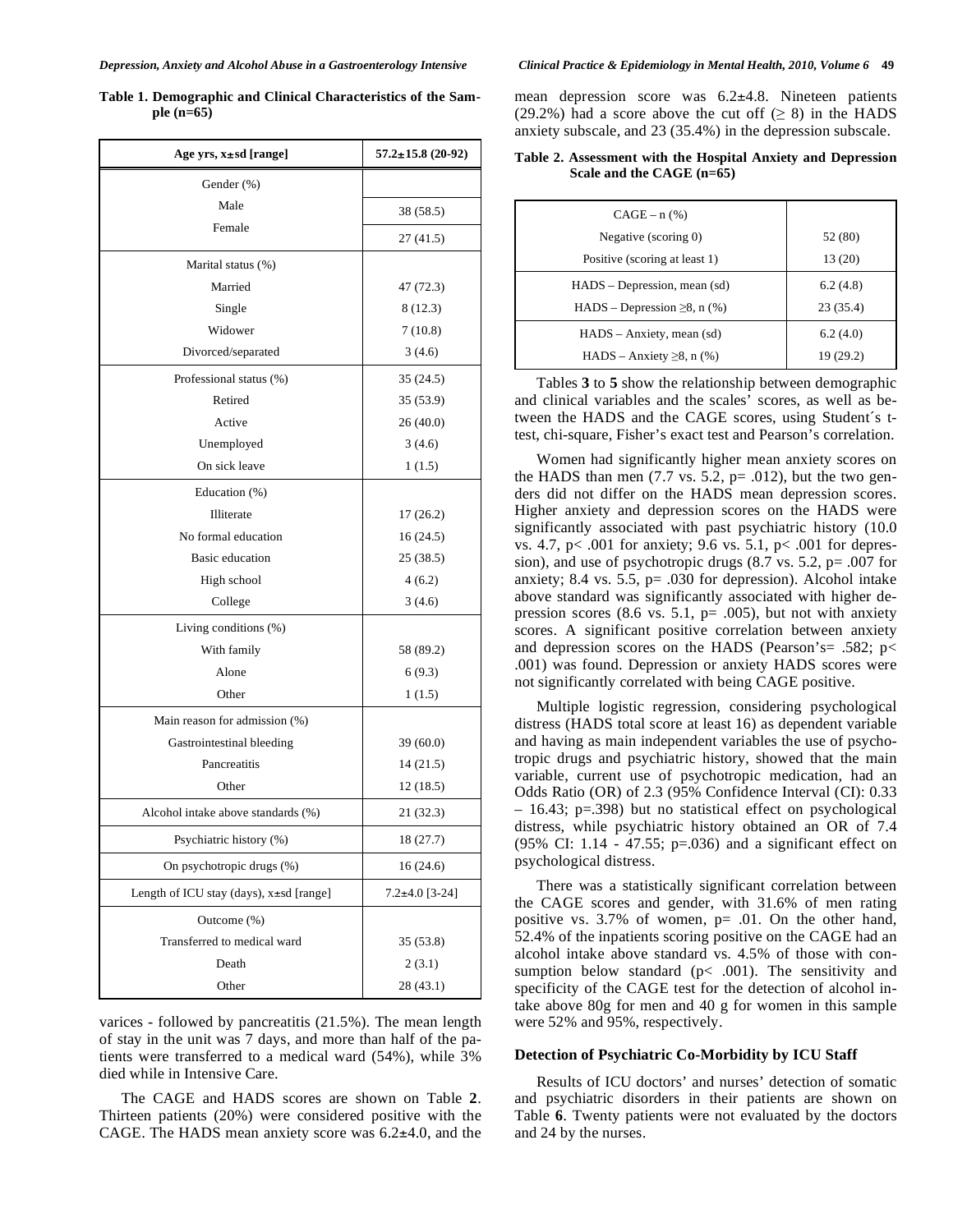### **Table 3. Demographic and Clinical Characteristics of the CAGE Positive and Negative Cases (n=65)**

| <b>CAGE</b>                        | <b>Positive</b> | <b>Negative</b> | <b>Statistical Analysis</b> |
|------------------------------------|-----------------|-----------------|-----------------------------|
| Gender (% males / females)         | 31.6 / 3.7      | 68.4/96.3       | Fisher's; $p=.010*$         |
| Age, yrs, mean (sd)                | 49.4 (15.2)     | 59.2 (16.4)     | $t=2.039$ ; $p=.046**$      |
| Marital status (% married / other) | 19.1 / 22.2     | 80.9 / 77.8     | Fisher's; $p=.743*$         |
| Employment (% active / other)      | 15.4/23.1       | 84.6 / 76.9     | Fisher's; $p=.538*$         |
| Psychiatric history $(\%Y/N)$      | 22.2/19.1       | 77.8 / 80.9     | Fisher's; $p=.743*$         |
| Psychotropic drugs $(\%Y/N)$       | 12.5 / 22.4     | 87.5/77.6       | Fisher's; $p=.492*$         |
| Alcohol intake $(\%Y/N)$           | 52.4/4.5        | 47.6 / 95.5     | Fisher's; $p<.001*$         |

\* Fisher's exact test; \*\* Student's t-test.

#### **Table 4. Relationship Between Demographic and Clinical Variables and the HADS Subscales Scores, n=65, Student's t-test**

| <b>Variable</b>                | Anxiety, mean (sd)                | Depression, mean (sd)                          |
|--------------------------------|-----------------------------------|------------------------------------------------|
| Gender (M/F)                   | $5.2$ (4.0) / 7.7 (3.6) (p=.012)  | $5.7(4.8)/6.9(4.8)(p=NS)^*$                    |
| Age                            | Pearson's= $-200$ ( $p=NS$ )      | Pearson's= $.216$ (p= $NS$ )                   |
| Marital status (married/other) | $5.7(3.6)$ / .4 (4.8) (p= NS)     | 5.7 $(4.6)$ / 7.4 $(5.2)$ (p= NS) <sup>*</sup> |
| Employment (active/other)      | 7.1 $(4.4) / 5.6$ (3.7) (p=NS)    | $5.0$ (4.3) / 7.0 (5.0) (p= NS) <sup>*</sup>   |
| Psychiatric history (Y/N)      | $10.0$ (4.1) / 4.7 (2.9) (p<.001) | $8.7(5.0)/5.2(4.4)(p=0.007)$ *                 |
| Psychotropic drugs $(Y/N)$     | 9.6(3.5)/5.1(3.5)(p<.001)         | $8.4(5.3)/5.5(4.4)(p=.030)*$                   |
| Alcohol intake $(Y/N)$         | $6.9(3.6)/5.9(4.2)(p=NS)$         | $8.6$ (4.8) / 5.1 (4.4) (p=.005) <sup>*</sup>  |

\*Student's t-test.

Doctors assessed the presence or absence of somatic and psychiatric disorders in 45 of their patients (69.2%), and considered that the majority (48.8%) had just a somatic disease, followed by 42.2% having a somatic disease with psychiatric co-morbidity, and 8.8% having a psychiatric disorder with somatic co-morbidity. In those diagnosed with a psychiatric condition 17.8% were considered to have depressive disorders, followed by anxiety disorders, delirium and psychosis. Diagnosis was not clear in 6.7% of the patients assessed. The mean severity of the somatic and psychiatric diagnosis in a 1 to 5 scale was 3.3 and 3.0, respectively.

ICU nurses assessed the presence or absence of somatic and psychiatric disorders in 41 of the patients (63.1%), and considered that the majority (53.7%) presented a somatic disease with psychiatric co-morbidity, followed by 41.5% having just a somatic disease, and 4.9% having a psychiatric disorder with somatic co-morbidity. In those diagnosed with a psychiatric problem, 24.4% were considered to have a depressive disorder, 24% an anxiety disorder, and the remaining delirium. The mean severity of the somatic and psychiatric diagnosis was 3.4 and 2.8, respectively.

ICU doctors' and nurses' detection of psychiatric disorders (all the patients considered to have a psychiatric disorder either primary or secondary) were compared with the CAGE results and the HADS scores (Table **6**), and statistically significant relationships were found with the HADS anxiety scores for both professional groups (p= .013 for doctors, and p=.001 for nurses), and with HADS depression scores for doctors (p=.046).

Severity of psychiatric disorder assessed by ICU doctors and nurses and the HADS scores were analyzed using Spearman's correlation (Table **7**). There were significantly positive correlations between both doctors' and nurses' assessment of psychiatric disorder severity and anxiety scores on the HADS, and between doctors' assessment of the severity of psychiatric disorder and the HADS depression scores.

# **DISCUSSION**

Our results confirm those of previous studies in the fact that depressive and anxiety symptoms are highly prevalent in patients admitted to intensive care units. In this sample of Gastroenterology ICU patients, 29% had a positive score in the HADS anxiety subscale and 35% in the depression subscale. These figures are higher than those obtained in previous studies: 24% for anxiety and 13.7% for depression in the study by Rincon *et al.* [4]. This difference can be explained by their inclusion of patients from different types of ICU, thus confirming our hypothesis of psychiatric morbidity higher rates in a GE ICU. It can also be related with their earlier assessment (first 24 hours).

As in other studies [4,7], the high rates of ICU depression and anxiety symptoms found in our study (27% and 25%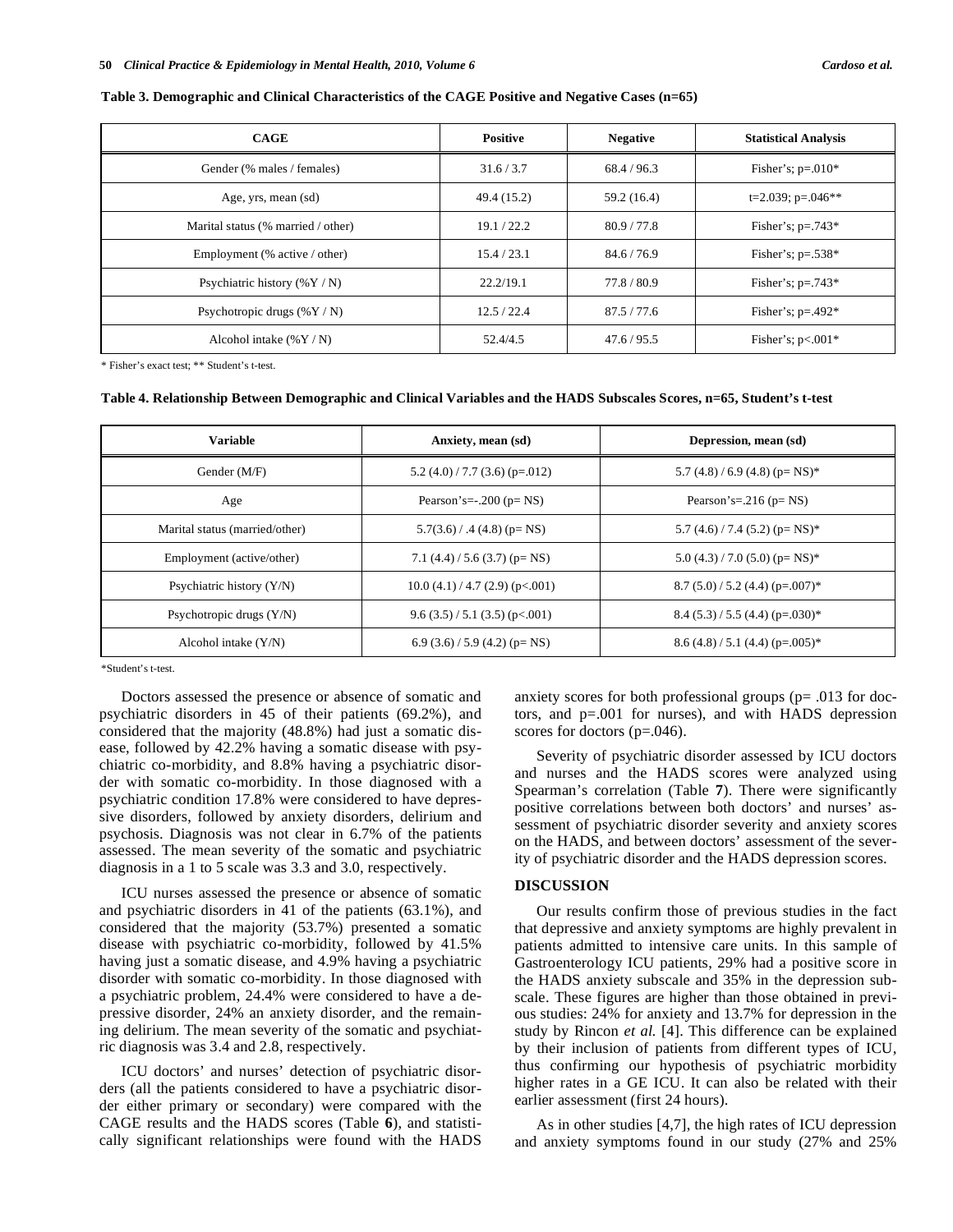|                                            | Doctors $(n=45)$ | Nurses $(n=41)$  |
|--------------------------------------------|------------------|------------------|
| Cause of disorder (%)                      |                  |                  |
| Somatic only                               | 22(48.8)         | 17(41.5)         |
| Somatic with psychiatric co-morbidity      | 19(42.2)         | 22(53.7)         |
| Psychiatric with somatic co-morbidity      | 4(8.8)           | 2(4.9)           |
| Psychiatric diagnosis (%)                  |                  |                  |
| Absent                                     | 22(48.8)         | 17(41.5)         |
| Depression                                 | 8(17.8)          | 10(24.4)         |
| Anxiety                                    | 7(15.6)          | 10(24.4)         |
| Delirium                                   | 4(8.9)           | 4(9.7)           |
| Not clear                                  | 3(6.7)           | $\boldsymbol{0}$ |
| Psychosis                                  | 1(2.2)           | $\mathbf{0}$     |
| Severity of somatic illness, mean (sd)     | 3.3(0.8)         | 3.4(0.7)         |
| Severity of psychiatric illness, mean (sd) | 3.0(0.9)         | 2.8(1.0)         |

#### **Table 5. Doctors' and Nurses' Assessment of Somatic and Psychiatric Disorders**

|                    | <b>ICU Doctors Diagnosis (n=45)</b> |                | <b>ICU Nurses Diagnosis (n=41)</b> |               |               |                     |
|--------------------|-------------------------------------|----------------|------------------------------------|---------------|---------------|---------------------|
|                    | Psychiatric                         | <b>Somatic</b> | <b>Significance</b>                | Psychiatric   | Somatic       | <b>Significance</b> |
| $CAGE$ (% $P/N$ )* | 76.9/63.5                           | 23.1/36.5      | $p = NS$ **                        | 92.3/69.2     | 7.7/30.8      | $p=NS**$            |
| HADS-A, mean (sd)  | 8.6(4.2)                            | 4.5(3.2)       | $p = 0.013***$                     | $8.0 \pm 4.2$ | $4.1 \pm 2.2$ | $p=.001***$         |
| HADS-D, mean (sd)  | 8.1 (5.4)                           | 5.2(4.1)       | $p = .046***$                      | $8.4 \pm 5.0$ | $5.5 + 4.2$   | $p = .057***$       |

*\** CAGE (case percentages Positive / Negative); \*\*Fisher's exact test; \*\*\* Student's t-test.

## **Table 7. Correlation Between ICU Doctors' and Nurses' Assessment of the Severity of Psychiatric Disorder and HADS Scores, Spearman's Correlation**

|                        | Doctors' Severity Assessment (n=45) |             | <b>Nurses' Severity Assessment</b><br>$(n=41)$ |          |
|------------------------|-------------------------------------|-------------|------------------------------------------------|----------|
| <b>HADS</b> Anxiety    | $rho = .495$                        | $p=.001$    | $rho = .541$                                   | p<.001   |
| <b>HADS</b> Depression | $rho = .314$                        | $p = 0.036$ | $rho = .201$                                   | $p=.208$ |

respectively) were associated with a past psychiatric history and previous medication with psychotropic drugs. Patients with a psychiatric history had a 7.4 times greater risk of developing higher psychological distress (HADS total score) when admitted to ICU, while being on psychotropic drugs resulted in an increased risk of only 2.4 times.

Alcohol intake was expected to be high in this gastroenterology ICU sample, and the obtained rate of 32% of patients with intake above standard, and of 20% positive CAGE tests are in accordance with figures from mentioned studies [12,13,14,17] – 24-28% in ICUs, and 44-51% in gastroenterology departments. CAGE scores were significantly higher in men, as expected. The sensitivity of the CAGE test (52%) was lower in this sample than the expected value of 71%; however, the specificity (95%) was higher than the expected value of 90% [19]. The high cut-offs used for standard intake levels (40g for females and 80g for males) may explain these differences.

Compared to men, women presented significantly higher anxiety scores on the HADS but they did not differ in the HADS depression scores, contrary to the fact that women are usually more depressed than men in most studies. This result may be explained by higher levels of depression being associated with alcohol intake above standard in our sample, and by men's higher alcohol intake. The significant association of high alcohol intake and depression (but not anxiety) scores found in this study confirms the well-established relationship between alcohol abuse and dependence, and depression [20].

Detection of psychiatric disorders by the ICU staff was significantly associated with anxiety scores, as depression or